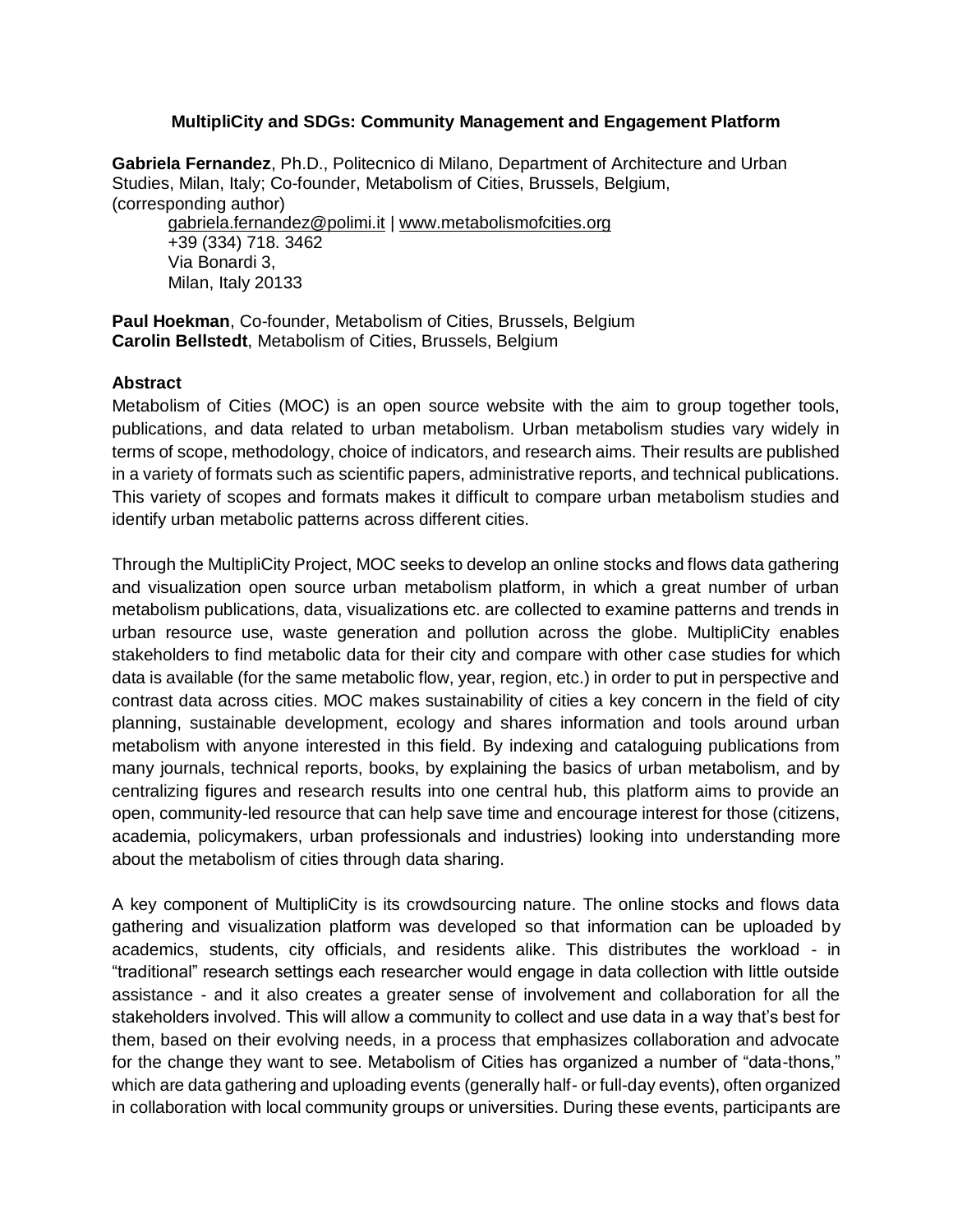taught about urban metabolism and invited to find environment, social and economic data, photos, maps, reports, and other useful pieces of information that are available on their city of choice. MOC does not hold rigid guidelines, nor does one size fit all solutions. Instead offer practical, adaptable mechanisms and instruments, which address various development challenges. The resources empower local actors and channel global goals into local actions.

The search for the most appropriate tools and strategies for localizing the SDGs is critical to the design, implementation, review and success of the 2030 Agenda for Sustainable Development (UN, 2015). The MultipliCity platform focus is to be simple, providing applicable guidance in changing environments through raising awareness, advocate to create an enabling environment for the localization process, to support and ensure the SDGs integration in subnational strategies and plans among local and national actors. MultipliCity provides practical direction to stakeholders in assessing, planning, implementing and monitoring local policies, in accordance with the SDGs attainment strategies. The goal is to facilitate an articulated set of tools to support local stakeholders and their networks, under the leadership of local, regional, and national governments. By pointing out the best practices that are reliable and replicable in order to efficiently design, implement, and monitor policies through data management and engagement. Results suggest that, regardless of the institutional structure and data sharing within a city, participation in some interlocal networks promotes community wide sustainability initiatives.

### **Introduction**

Today, many local governments are promoting sustainability initiatives, ranging from progressive urban design, and sustainable development to climate protection, because of possible cobenefits, such as cost savings, associated with sustainability. To measure the transition towards a circular and sustainable economy, it is first necessary to measure all resource use and waste production flows of a city. A better knowledge of these flows can help propose more relevant policies and inform whether current initiatives have an impact on this transition. However, gathering reliable data is one of the most important and time-consuming activities. This not only limits research activities, but it also creates a significant threshold for stakeholders in using data on a more practical level. However, urban metabolism provides an incredibly useful lens to understand urban sustainability challenges, as it looks at a city as a system, trying to understand the linkages between different flows of the city. The inconsistency, time consuming, difficult to assess, and scattered nature of data furthermore complicate the uptake of urban metabolism tools and practices.

This study proposes the use of crowdsourcing as a possible mechanism to involve a large group of stakeholders in sharing already existing data. The MultipliCity platform aims to develop a global online community management hub that centralizes, visualizes, stores, and presents datasets related to urban resource use and waste flows (see Figure 1). The goal of this process is to bring together industry, government partners, academia, and community members to develop a framework to distil complex ideas and make compromises to contribute to a shared vision for the city. To collaborate on systematically improving the sustainability of cities, by creating and sharing urban metabolism knowledge and accelerating its implementation in policy and practice, through creating knowledge, sharing knowledge, applying knowledge and fostering a community.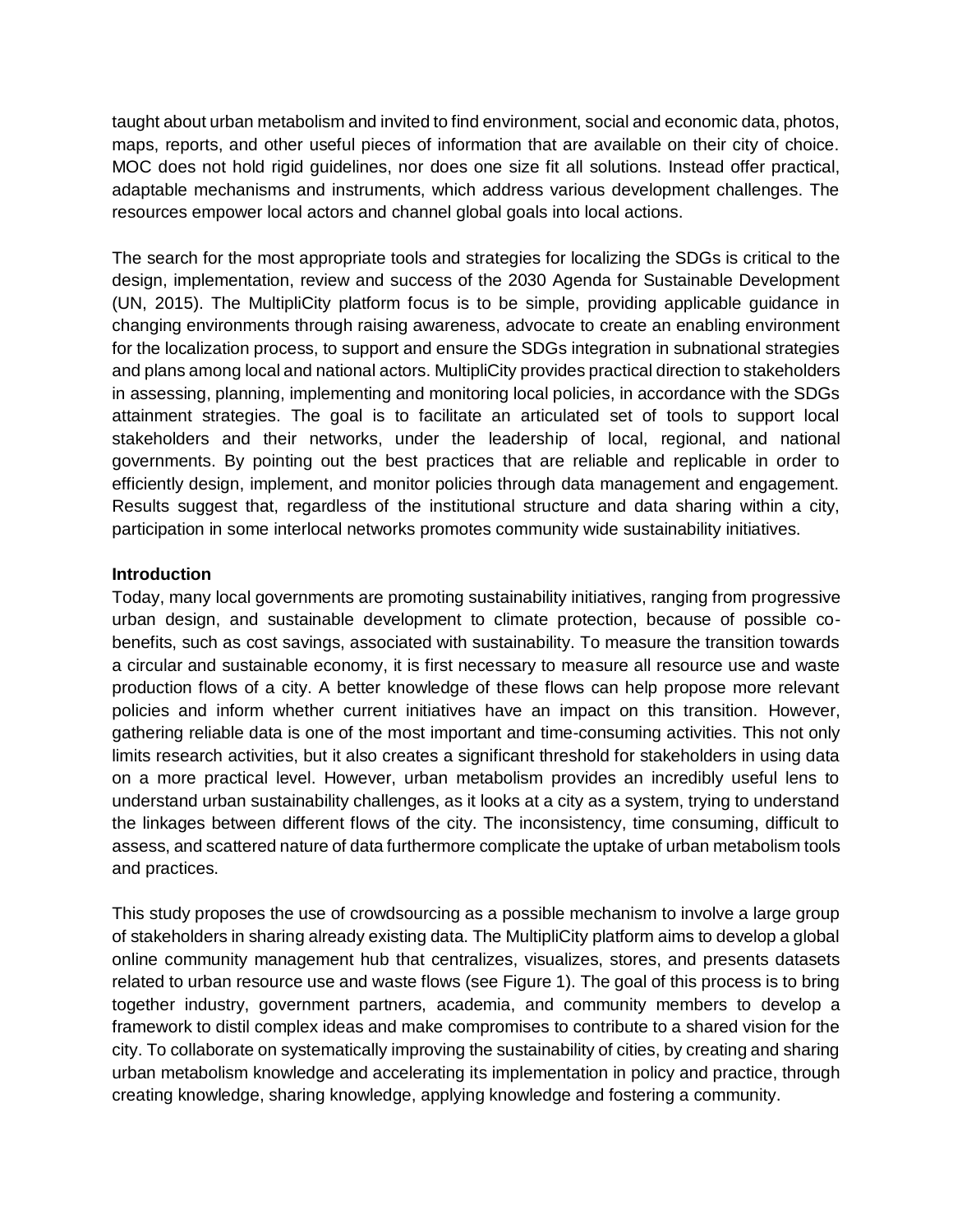

Figure 1. Strategies for sustainable resource management (MinFuture.eu)

## **SDGs and data sharing**

Amplifying citizens voices through better use of data sharing. The open data movement, the rise of crowdsourcing, new ICTs for data collection, and the explosion in the availability of big data, together with the emergence of artificial intelligence and the Internet of things is already transforming society (UN 2016). New sources of data, new technologies, and new analytical approaches, if applied responsibly, can enable more agile, efficient and evidence-based decisionmaking and can better measure progress on the United Nations Sustainable Development Goals (SDGs) in a way that is both inclusive and fair (UN 2015). Civic engagement is manifest both in the development of the sustainability program and as an explicit goal of the sustainability program. Crowdsourcing uses the collective wisdom of a crowd to achieve a solution to a problem that affects the crowd (visualizing tools on cities). The next section includes the MultipliCity project to develop awareness on resource efficiency in cities.

### **MultipliCity platform**

The MultipliCity platform is designed and developed by Metabolism of Cities (MOC) with the aim to group together tools, publications, visualizations, and data related to urban metabolism. MultipliCity is an innovative initiative that is being developed to centralize, visualize, and present datasets related to urban resource use and requirements. MultipliCity promotes awareness of the opportunities that sharing data presents for sustainable development and humanitarian action, develops high-impact analytics solutions for UN and government partners through its network of data science, and works to lower barriers to adoption and scaling. Figure 2 shows MultipliCity platform characteristics. The online stocks and flows data gathering and visualization platform is composed of a network of local volunteers (students, researchers, city officials, citizens, etc.)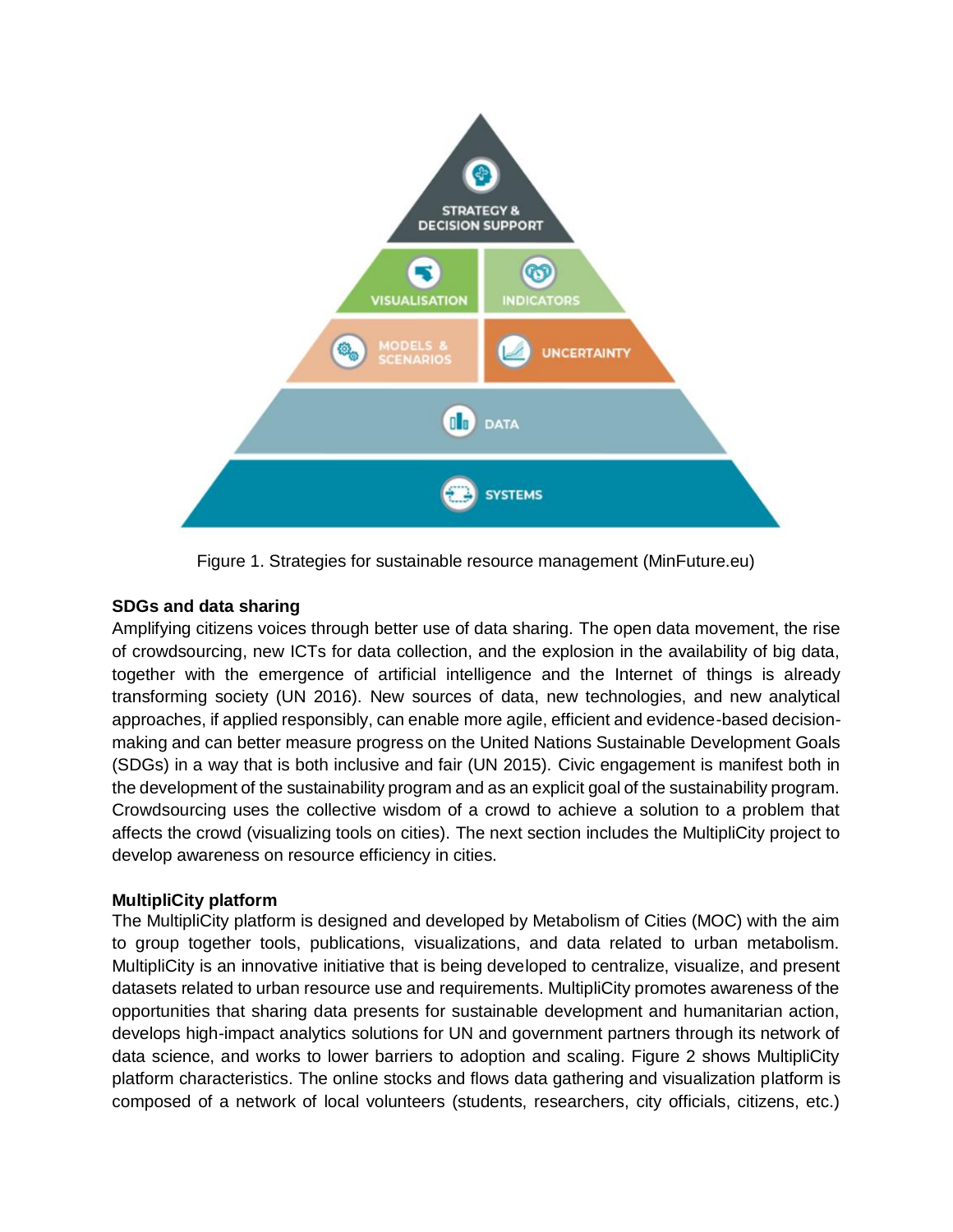which assists with the identification of relevant datasets, and MultipliCity takes care of indexing, processing, and standardizing the datasets. This allows for a large collection of data to become available, vastly improving access and allowing for a focused effort on analysis and experimentation, rather than on data collection.



Figure 2. MultipliCity characteristics

Broad public participation leads to greater legitimization and acceptance of public decisions, greater transparency, and efficiency in public expenditures, and greater citizen satisfaction. Recent research, suggests that inclusion of stakeholders with varied interests and different backgrounds makes a plan comprehensive, acceptable, and more easily implementable. Researchers have long emphasized the importance of public participation in the planning process as a critical component to the successful implementation of any plan. Figure 3 and Figure 4, illustrates a screenshot of the MultipliCity platform - Cape Town's user friendly, community driven, resource flows using various visualizations and academic rigor as a potential decision making tool.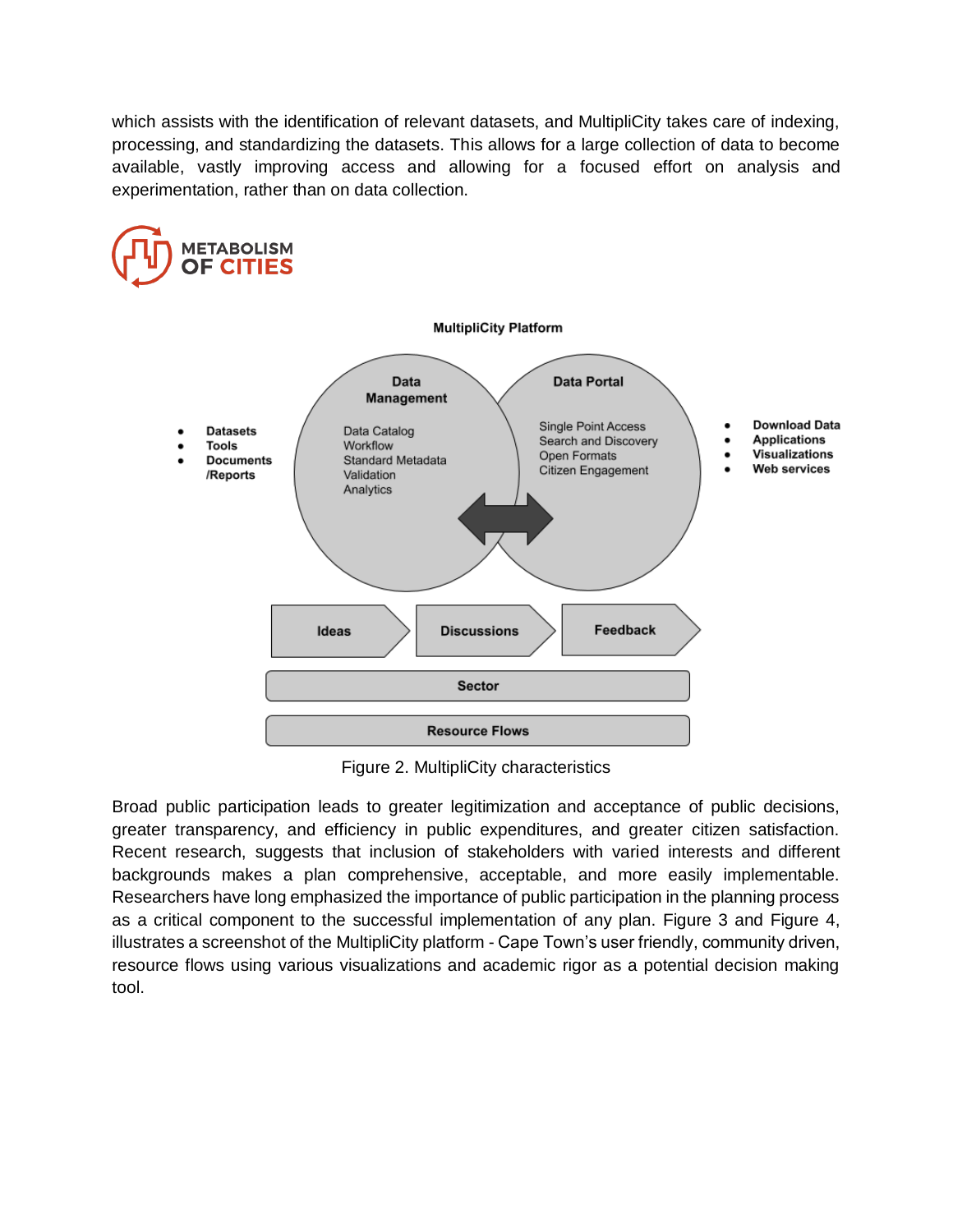| <b>(AD</b> erresum<br>Colour MCommunity & Resources Littles                                                  | 三平                                                         | (FV) SPAROUS                                                                        | About E Community & Resources                                                                                                                    |                                                                                                                                                                  | 8 @                                                                                                                                                             | <b><i>(<sup>N</sup>)</i></b> or cmes                                    |                                                                                                                                                                                                                                                                                  | C. About 10 Community & Resources C. Exter                                                                                                                   |                                                                   | ○ ●                                                                                 |
|--------------------------------------------------------------------------------------------------------------|------------------------------------------------------------|-------------------------------------------------------------------------------------|--------------------------------------------------------------------------------------------------------------------------------------------------|------------------------------------------------------------------------------------------------------------------------------------------------------------------|-----------------------------------------------------------------------------------------------------------------------------------------------------------------|-------------------------------------------------------------------------|----------------------------------------------------------------------------------------------------------------------------------------------------------------------------------------------------------------------------------------------------------------------------------|--------------------------------------------------------------------------------------------------------------------------------------------------------------|-------------------------------------------------------------------|-------------------------------------------------------------------------------------|
| C Com Cape Town                                                                                              |                                                            | C cries Care Town Water                                                             |                                                                                                                                                  |                                                                                                                                                                  |                                                                                                                                                                 | Ci Otles Cape Town                                                      |                                                                                                                                                                                                                                                                                  | Datasets Paguiation by age - mid-year estimate                                                                                                               |                                                                   |                                                                                     |
| CAPE TOWN<br>Ci Destalese<br>to factors'                                                                     |                                                            | <b>CAPE TOWN</b><br>O Dverview                                                      | <b>A</b> Water<br>General information<br>General information / Databett   Infrastructure   Documents / Photos                                    |                                                                                                                                                                  |                                                                                                                                                                 | CAPE TOWN<br>O Overview<br>by Sectors                                   | Population by age - mid-year estimate<br>Mid-year estimation provided by StateSA. According to the publication: "Mid-year population estimates uses the<br>latest available data on fertility, mortality and migration to estimate the size of the population of South Africa. 1 |                                                                                                                                                              |                                                                   |                                                                                     |
| 39 Do profile                                                                                                |                                                            | $-$ Sectors                                                                         |                                                                                                                                                  |                                                                                                                                                                  |                                                                                                                                                                 | AA City profile                                                         | Overview                                                                                                                                                                                                                                                                         |                                                                                                                                                              | Data quality                                                      |                                                                                     |
| O' Fabruries<br>JL Melviant<br>12.1<br>Cape Town                                                             | <b>CJOD</b> Town<br>MA HATCH                               | Apricutture<br>Canstruction<br>Frenpy<br><b>Tishing</b><br>Forestry<br>Nam/acturing | Catchment areas                                                                                                                                  | Dams                                                                                                                                                             | Water treatment                                                                                                                                                 | (1) Resources<br><b>Detasets</b><br>Magg<br>Journal articles<br>Reports | City.<br>Severeets)<br><b>Data paints</b><br><b>Time frames</b><br>Materials                                                                                                                                                                                                     | Cape Town, South Africa.<br>Mid-year population estimates<br>289<br>July 1, 2002 - None<br>w.<br>w 10<br>$\overline{ }$<br>$\overline{\phantom{a}}$<br>$-50$ | Reliability<br>Cornelatenam<br>Access<br>Geographical correlation | $\overline{1}$ $\overline{1}$ $\overline{1}$<br>$\sim$<br>$\frac{1}{2}$<br>$\cdots$ |
| Search Street                                                                                                | that I was concern that the com-<br>and in \$110, South of | Weing                                                                               | Cape Touris main catchment<br>areas are the mountain fynbox                                                                                      | Cape Toyon is supplied by 14<br>dams with a collective capacity                                                                                                  | The quality of drinking water in<br>Cape Town is of an extremely                                                                                                | Theore<br><b>Phone 4</b>                                                | <b>Uploaded by</b>                                                                                                                                                                                                                                                               | <b>Faul Hoekman</b>                                                                                                                                          |                                                                   |                                                                                     |
| Resources                                                                                                    | Browse by sector                                           | Netal and wholesale                                                                 | areas located to the east and<br>narth-east of the city, including                                                                               | of approximately \$00,000 Mi<br>(900 000 000 000 Vares). Most of                                                                                                 | high standard. This is due to the<br>quality of the treatment                                                                                                   | A Upload                                                                | <b>Upload date</b>                                                                                                                                                                                                                                                               | Jan. 21, 2019. 7:19 p.m.                                                                                                                                     |                                                                   |                                                                                     |
| $\sqrt{2}$<br>Datasets<br>Explore detabats on material flows.<br>steps consumption and mare                  | <b><i>Ot agriculture</i></b><br><b>R</b> Construction      | Transport<br>Warne                                                                  | the Hottenstots Holland.<br>flutersonderend.<br>Wertmershoek, Wellington, and                                                                    | this capacity is provided by six<br>large dame the<br>Thesweterskippf, Voel                                                                                      | processes, and from the fact<br>that most of the water<br>consumed in Cape Town is.                                                                             |                                                                         |                                                                                                                                                                                                                                                                                  | Charts Toble Replication Data download                                                                                                                       |                                                                   |                                                                                     |
| ෯<br>Maps<br>View boundaries, micro-territorial unts.<br>. Whatsucture maps and more                         | <b>4</b> Energy<br><b>Se Fishing</b>                       | Water<br>si, Oty profile<br>(3 Fastures)                                            | <b>Shew mere</b>                                                                                                                                 | <b>Stownoo</b>                                                                                                                                                   | <b>Showmone</b>                                                                                                                                                 |                                                                         |                                                                                                                                                                                                                                                                                  | 地质比性型<br>Population by age - mid-year estimate<br>Care Toyot                                                                                                 |                                                                   |                                                                                     |
| Journal articles<br>Relevant academic literature published in<br>pearly available paintings                  | <b>46</b> Forestry<br><b>la</b> Manufacturing              | /L Upload                                                                           |                                                                                                                                                  |                                                                                                                                                                  |                                                                                                                                                                 |                                                                         |                                                                                                                                                                                                                                                                                  |                                                                                                                                                              |                                                                   |                                                                                     |
| 目<br><b>Reports</b><br>Collectmental reports, implicational<br>reports, core erain reports, and other        | at Mining<br><b>W</b> Hetail and wholesale                 |                                                                                     | <b>Reservoirs</b><br>Cape Town is serviced by 25 bulk                                                                                            | Reticulation<br>Every day, approximately 880                                                                                                                     | Water consumption<br>The City of Cape Town provides                                                                                                             |                                                                         |                                                                                                                                                                                                                                                                                  |                                                                                                                                                              |                                                                   |                                                                                     |
| TWO INTERNATIONAL<br><b>R</b> Theses<br>Academic theses, plasertations, and other<br>relevant applemic nexts | • Тланаронт                                                |                                                                                     | reservoirs and more than 100<br>smaller distribution reservoirs<br>store treated driving water<br>before it is ploed to homes and<br>businesses. | '000 MI of treated, drinking water<br>is distribuous to nearly 650,000<br>consumers through a network of<br>14 pump stations, 26 large<br>reservoirs, 103 amater | water and sanitation services to<br>more than 2.74 million people<br>(2011 Centus) via mater and<br>sever connections that supply<br>nearly 650 000 properties. |                                                                         |                                                                                                                                                                                                                                                                                  |                                                                                                                                                              |                                                                   |                                                                                     |
| 病<br>Photos<br>View process of resource informations.<br>meanial figure and more                             |                                                            |                                                                                     | <b>Why are reservairs</b><br>Important?<br>Stewman                                                                                               | reservoirs and about<br><b>Showmen</b>                                                                                                                           | However, Cape Town<br><b>Downtown</b>                                                                                                                           |                                                                         |                                                                                                                                                                                                                                                                                  |                                                                                                                                                              |                                                                   | Wada by Metabolism of Chian                                                         |

Figure 3. MultipliCity platform - Cape Town, South Africa resource flow data



Figure 4. MultipliCity platform - Cape Town, South Africa material flows and geographic data

# **Crowdsourcing**

The MultipliCity Project, seeks to develop an open source online stocks and flows data gathering and visualization platform. In addition to visualizations the platform provides a great number of urban metabolism publications, data, tools, research, videos, etc. are collected to examine patterns and trends in urban resource use, waste generation and pollution across the globe. MultipliCity enables stakeholders to find metabolic data for their city and compare with other case studies for which data is available (for the same metabolic flow, year, region, etc.) in order to put in perspective and contrast data across cities. MOC makes sustainability of cities a key concern in the field of city planning, sustainable development, ecology and shares information and tools around urban metabolism with anyone interested in this field. By indexing and cataloguing publications from many journals, technical reports, books, by explaining the basics of urban metabolism, and by centralizing figures and research results into one central hub, this platform aims to provide an open, community-led resource that can help save time and encourage interest for those (citizens, academia, policymakers, urban professionals and industries) looking into understanding more about the metabolism of cities through data sharing.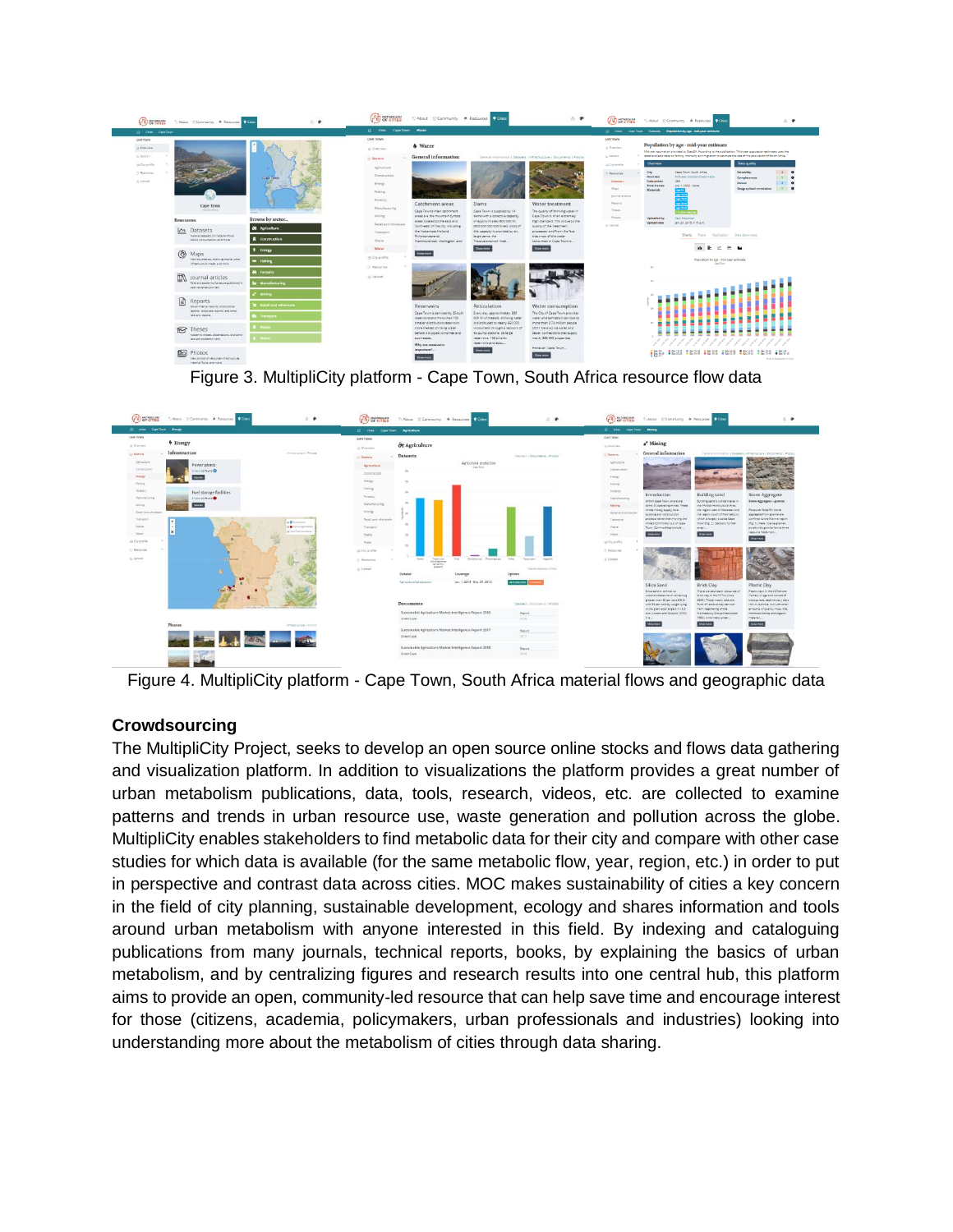The platform was developed so that information can be uploaded by academics, students, city officials, and residents alike. This distributes the workload - in "traditional" research settings each researcher would engage in data collection with little outside assistance - and it also creates a greater sense of involvement and collaboration for all the stakeholders involved. This will allow a community to collect and use data in a way that's best for them, based on their evolving needs, in a process that emphasizes collaboration and advocate for the change they want to see. Metabolism of Cities has organized a number of "data-thons," which are data gathering and uploading events (generally half- or full-day events), often organized in collaboration with local community groups or universities. During these events, participants are taught about urban metabolism and invited to find environment, social and economic data, photos, maps, reports, and other useful pieces of information that are available on their city of choice. MOC does not hold rigid guidelines, nor does one size fit all solutions. Instead offer practical, adaptable mechanisms and instruments, which address various development challenges. The resources empower local actors and channel global goals into local actions.

The search for the most appropriate tools and strategies for localizing the SDGs is critical to the design, implementation, review and success of the 2030 Agenda for Sustainable Development. The platform focus is to be simple, providing applicable guidance in changing environments through raising awareness, advocate to create an enabling environment for the localization process, to support and ensure the SDGs integration in subnational strategies and plans among local and national actors. MultipliCity provides practical direction to stakeholders in assessing, planning, implementing and monitoring local policies, in accordance with the SDGs attainment strategies. The goal is to facilitate an articulated set of tools to support local stakeholders and their networks, under the leadership of local, regional, and national governments. By pointing out the best practices that are reliable and replicable in order to efficiently design, implement, and monitor policies through data management and engagement.

### **Discussion and Conclusion**

More than ever, community engagement is highly needed in cities to provide individuals an opportunity to influence and even define public life through data sharing. It can help incorporate public concerns, needs, and values into the decision making process. As a result, there lies an importance to localize more sustainable development policies within city agenda. MultipliCity can be used as a practical application crowdsourcing tool and data sharing community. Our research builds on knowledge about stakeholder engagement and participatory processes which has demonstrated the importance of high quality, careful engagement that is flexible, iterative and sensitive to context. The platform demonstrate that community champions with their deep understanding of both community and environmental issues can act as a useful bridge between industry professionals and the wider community and suggest innovative solutions for community engagement and action. Future research, includes the evaluation of the crowdsourcing platform.